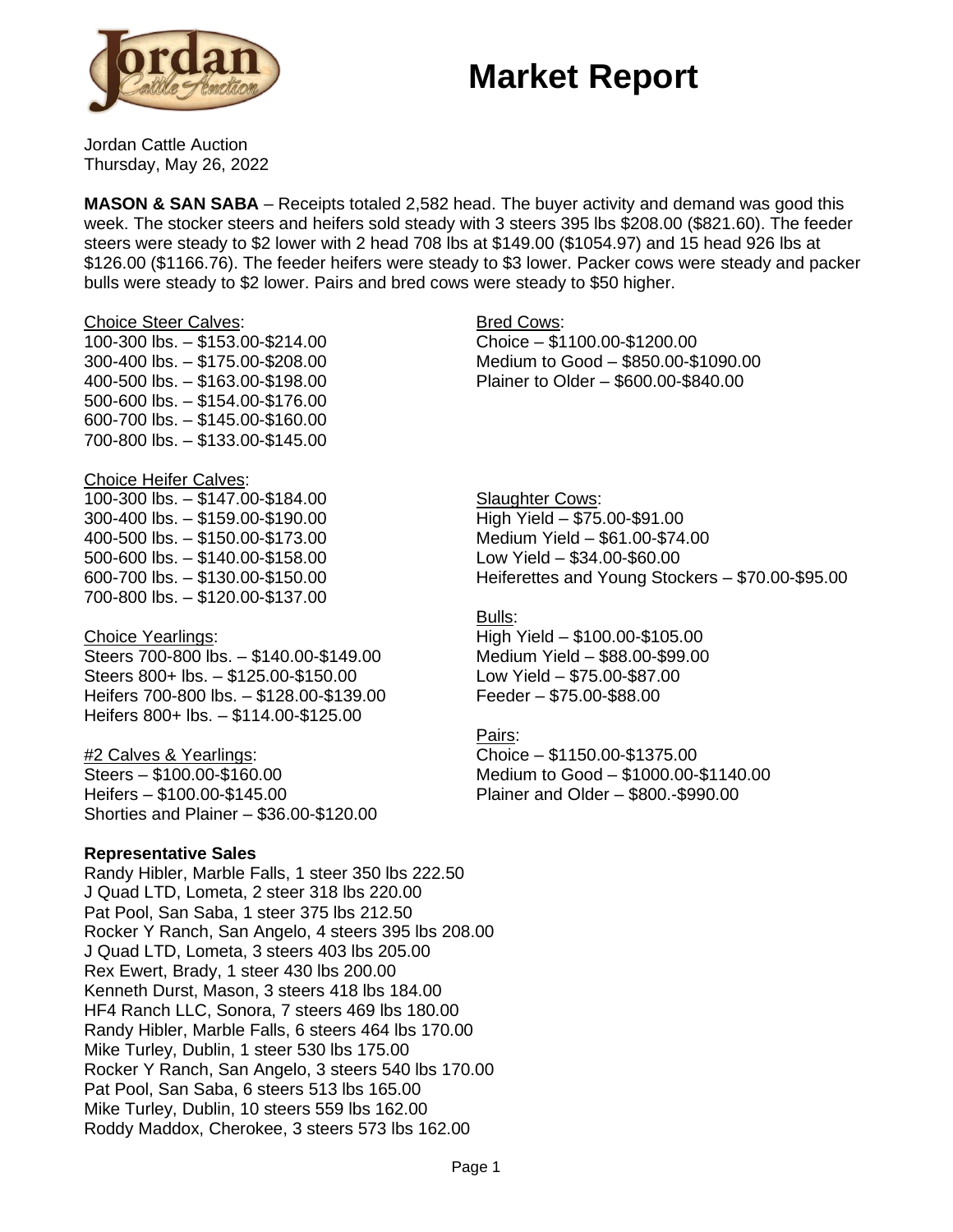# **Market Report**



Clinton Dietert, Pearsall, 16 steers 544 lbs 161.00 Stewardson Livestock, San Saba, 3 steers 557 lbs 159.00 Don Finn, Rochelle, 2 steers 558 lbs 157.00 Brasada Ranch, Brady, 1 steer 585 lbs 156.00 JG Ranch, San Saba, 6 steers 582 lbs 155.00 Craig Jenschke, Fredericksburg, 1 steer 650 lbs 153.00 Leslie Schuman, Doodle, 4 steers 650 lbs 152.00 Mike Turley, Dublin, 2 steers 645 lbs 150.00 M&K Cattle Co, Lampasas, 2 steers 560 lbs 150.00 HF4 Ranch LLC, Sonora, 14 steers 586 lbs 149.50 Stewardson Livestock, San Saba, 2 steers 708 lbs 149.00 Leslie Schumann, Doodle, 1 steer 715 lbs 147.00 JG Ranch, San Saba, 2 steers 695 lbs 144.00 Mike Livingston, Llano, 1 steer 710 lbs 144.00 Clay Perry, Llano, 1 steer 770 lbs 142.00 Douglas McWilliams, Voca, 1 steer 850 lbs 135.00 Robert Smith, Mullin, 1 steer 885 lbs 132.00 Mountain Ranch, Winters, 15 steers 915 lbs 126.00 Randy Hibler, Marble Falls, 4 heifers 456 lbs 167.00 Cristel Moore, Houston, 1 heifer 425 lbs 166.00 Waco Creek Ranch, San Saba, 1 heifer 445 lbs 164.00 HF4 Ranch LLC, Sonora, 4 heifers 486 lbs 156.00 Pat Pool, San Saba, 10 heifers 524 lbs 155.00 Rocker Y Ranch, San Angelo, 11 heifers 479 lbs 154.00 Meagan Gatlin, Liberty Hill, 3 heifers 502 lbs 154.00 M&K Cattle Co, Lampasas, 9 heifers 554 lbs 152.00 Stewardson Livestock, San Saba, 2 heifers 573 lbs 148.00 Mike Turley, Dublin, 6 heifers 588 lbs 148.00 HF4 Ranch LLC, Sonora, 7 heifers 542 lbs 148.00 Weiser Land & Cattle, Cransfield Gap, 16 heifers 586 lbs 146.00 Mountain Ranch, Winters, 14 heifers 786 lbs 139.00 Mountain Ranch, Winters, 2 heifers 840 lbs 125.00 Tommy Johnson, San Saba, 1 cow 1345 lbs 91.00 1894 Baxter Ranch, Lometa, 1 cow 1560 lbs 91.00 Charles R Lange, Mason, 5 steers 332 lbs 202.00 Stephen Bauer, Harper, 5 steers 489 lbs 179.00 Dexter Sagebiel, Llano, 6 steers 528 lbs 174.00 Jamey Vogel, Fredericksburg, 7 steers 555 lbs 174.00 Lillian Hudspeth Hospital Ranch, Sonora, 5 steers 548 lbs 170.00 Tim Schmidt, Mason, 3 steers 557 lbs 160.00 Dexter Sagebiel, Llano, 7 steers 571 lbs 160.00 Dexter Sagebiel, Llano, 6 steers 623 lbs 160.00 Lillian Hudspeth Hospital Ranch, Sonora, 24 steers 616 lbs 156.00 Tim Schmidt, Mason, 10 steers 651 lbs 151.00 Smarr Angus, Tow, 2 steers 693 lbs 144.00 Chip Edmiston, Mason, 4 steers 709 lbs 144.00 Draper Ranch, Mason, 2 steers 828 lbs 140.00 Karl Hoppess, Junction, 3 heifers 400 lbs 160.00 SS&Y Partners, Llano, 2 heifers 448 lbs 159.00